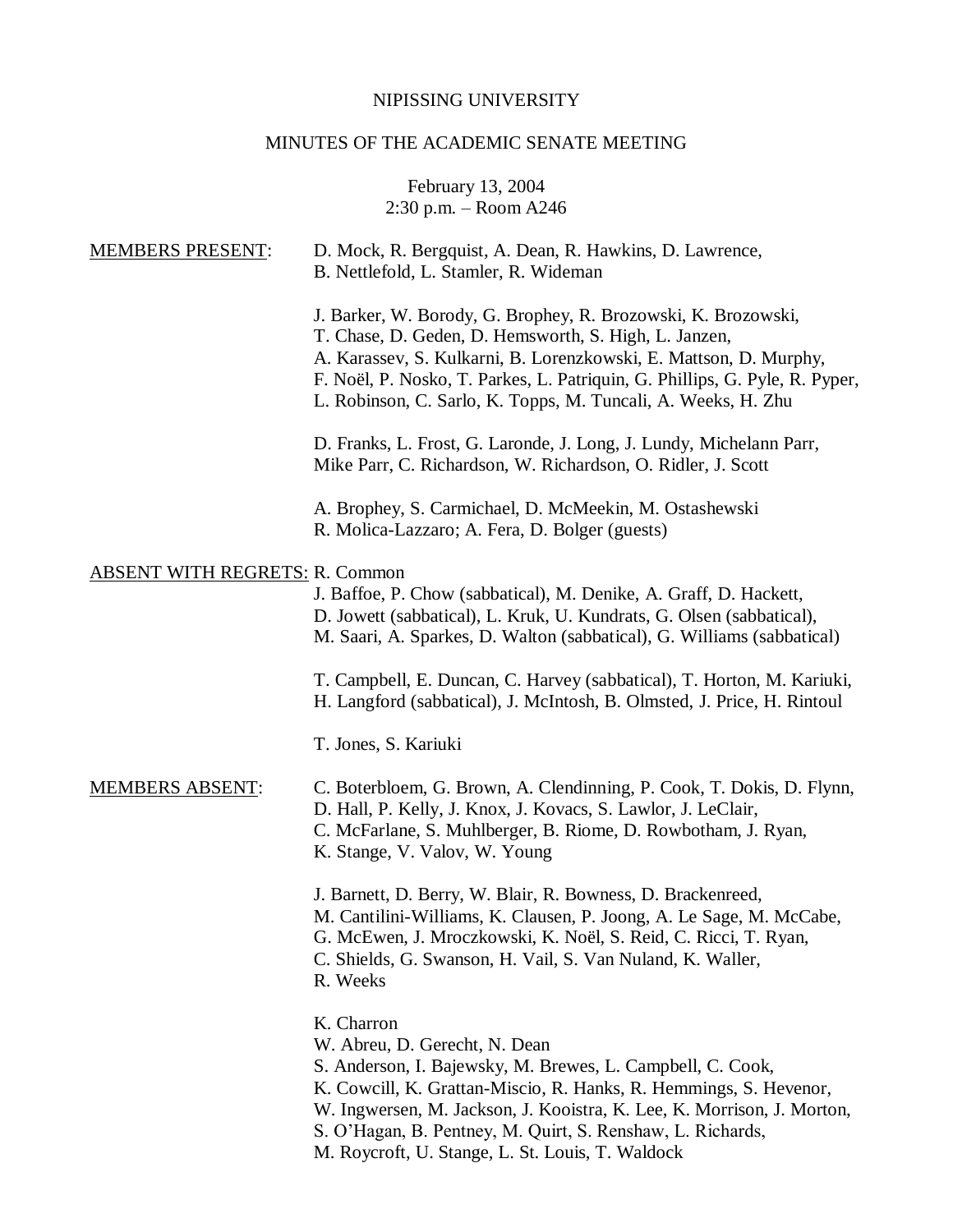MOTION #1: Moved by W. Borody, seconded by S. Carmichael that the minutes of the regular meeting of the Academic Senate dated January 9, 2004 be adopted. CARRIED

### READING AND DISPOSING OF COMMUNICATIONS

The Secretary read a memo from Senator Tuncali indicating that an election was needed to fill vacancies on the Arts and Science APT Assessment Subcommittee. This item will be addressed later in the agenda, under "elections".

### ANNOUNCEMENTS

The President reported on COU discussions and stated that there is still no further clarification on compensation for the revenue lost as a result of the tuition freeze that will be in effect for at least two years. Operating costs are expected to increase by at least 4%. As a result of increased capacity in the system, there may be as many as 6000 more first-year spots than the actual number of students applying. Senator Mock thanked all associated with the organization of the successful student awards luncheon. He noted that, this year, scholarships, awards and bursaries totaled \$1.6 million (this figure has more than doubled in the last five years). Senator Mock announced that Robert Christie is the new Deputy Minister. He reported on a productive meeting with Kevin Costante and Jessica Hill that included discussions about strategic planning, formula funding and unfunded BIUs. During the twoyear tuition freeze, the government will be reviewing and redefining the formula funding mechanism. The President emphasized how important it was for Nipissing to get as much of the 846-917 unfunded BIUs as possible and also maintain the special funding envelopes we currently receive from the government. Senator Mock gave an update about the strategic planning process. Four meetings have occurred to date, and 10 macro issues have been identified. A discussion paper will be produced at the end of April for discussion and debate throughout the Nipissing community. Copies of the minutes of each meeting are being shared with the NU community and background resource documents are available in the Library. Senator Mock commended Jack Jones for his role as facilitator of the task group meetings and his excellent design of the new website. Senators were also advised that nominations were being sought for four vacant positions on the Board of Governors.

Senator Hawkins informed Senate that the first in a series of research luncheon talks was held on February 12. Further research luncheons are planned so as to allow scholars to give presentations about their research; all interested members of the community are encouraged to attend. The Vice-President spoke about an effort led by Marc Renaud to transform SSHRC from a granting council into a knowledge council. A pamphlet of background information was available for senators at the meeting, but more detailed literature will be circulated at a later date. Two fundamental questions need reflecting upon: (i) have they got the diagnosis right, i.e., transforming SSHRC from a granting council to a knowledge council and (ii) is the current program working? Senator Hawkins offered congratulations, on behalf of Senate, to John Lundy for his recent appointment as Director of the School of Education at Laurentian University.

Senator Dean attended an NSERC meeting and announced that they would change the name to SERC, with a new mandate to deal with large science projects (over \$100 million).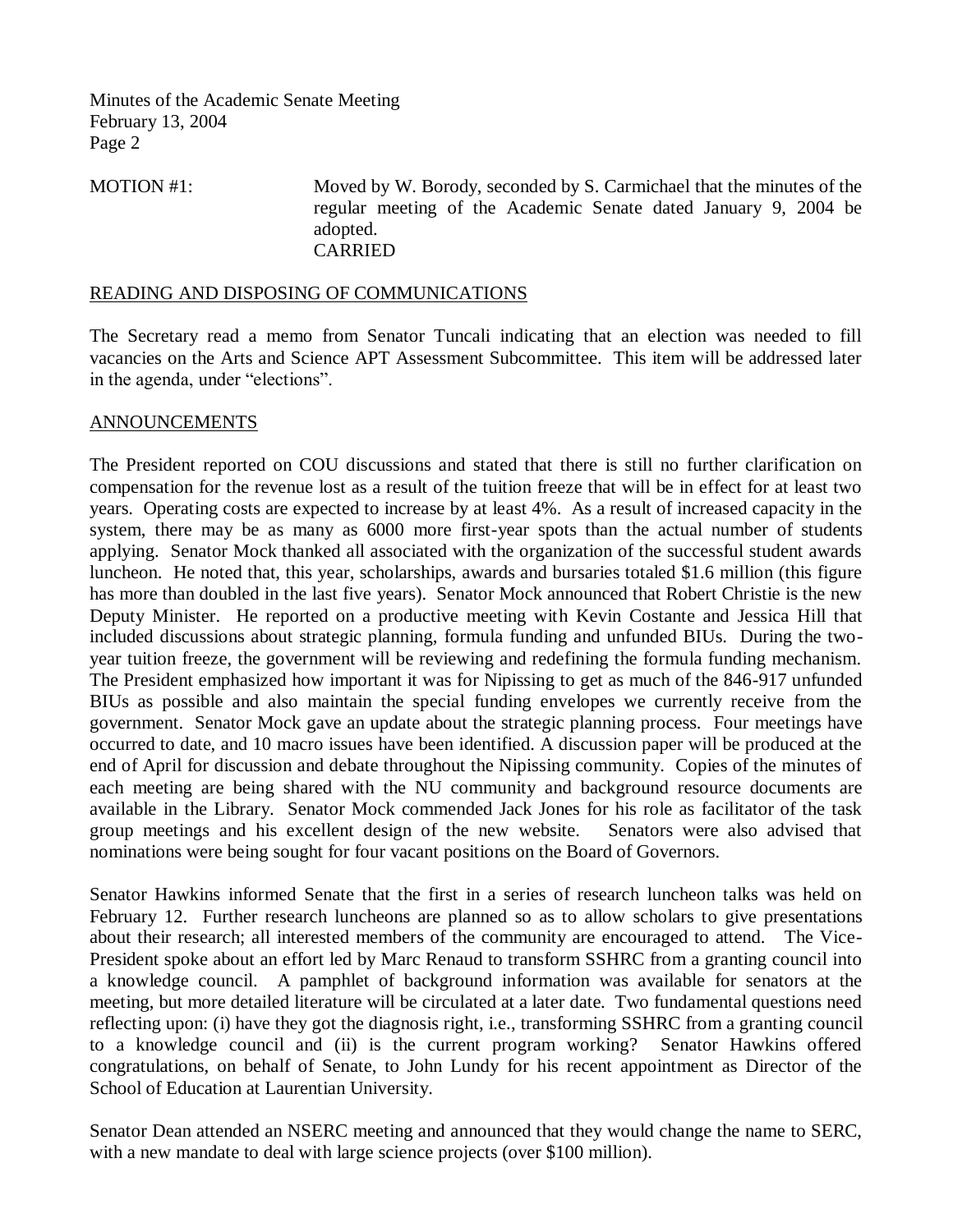Senator Wideman stated that the Dean of Education was in Calgary showcasing Nipissing's laptop program at the Canadian Association of Deans of Education Conference.

The new Nipissing University Student Union Executive was announced. It includes: President: Wilson Abreu; VP External: Simone Ince; VP Internal: Sharon McQueen; and VP Student Life: Tom Condotta. The new council takes effect May 1.

The Registrar distributed provincial data of secondary school applications and non-secondary school applications. Province-wide, applications are 6000 fewer than originally predicted by the Applications Centre.

Mr. Green announced that the Board of Governors had approved a site at the northeast corner for construction of another residence building. An "open house" meeting will occur on February 18 to hear concerns from the residents of Cedar Heights.

Senator Robinson announced some of the highlights of International Women's Week including a presentation entitled "Equality in the New Millennium" given by former Supreme Court Judge, the Honourable Claire L'Heureux-Dubé, on March 2 at 7 p.m. in the cafeteria. A celebration of art by women ("In Our Image: A Celebration of Women") will be featured in the WKP Kennedy Art Gallery at the Capitol Centre from February 21-March 5, concluding with a silent auction on Friday, March 5.

Executive Committee

MOTION #2: Moved by D. Mock, seconded by L. Frost that the Report of the Senate Executive Committee dated February 3, 2004 be received. CARRIED

University Curriculum Committee

| MOTION #3:        | Moved by R. Hawkins, seconded by L. Stamler that the Report of the<br>University Curriculum Committee dated January 27, 2004 be received.<br><b>CARRIED</b>                                                                                                                                                                                                                             |
|-------------------|-----------------------------------------------------------------------------------------------------------------------------------------------------------------------------------------------------------------------------------------------------------------------------------------------------------------------------------------------------------------------------------------|
| <b>MOTION #4:</b> | Moved by R. Hawkins, seconded by R. Pyper that the Senate document<br>entitled "Senate Academic Regulations and Policies, September 2003"<br>be amended to reflect the addition of two new 3-credit courses – MUSC<br>2126 "Aural Skills" (Appendix A) and MUSC 2127 "Fundamentals of<br><i>Conducting</i> " (Appendix B) with the corresponding course descriptions.<br><b>CARRIED</b> |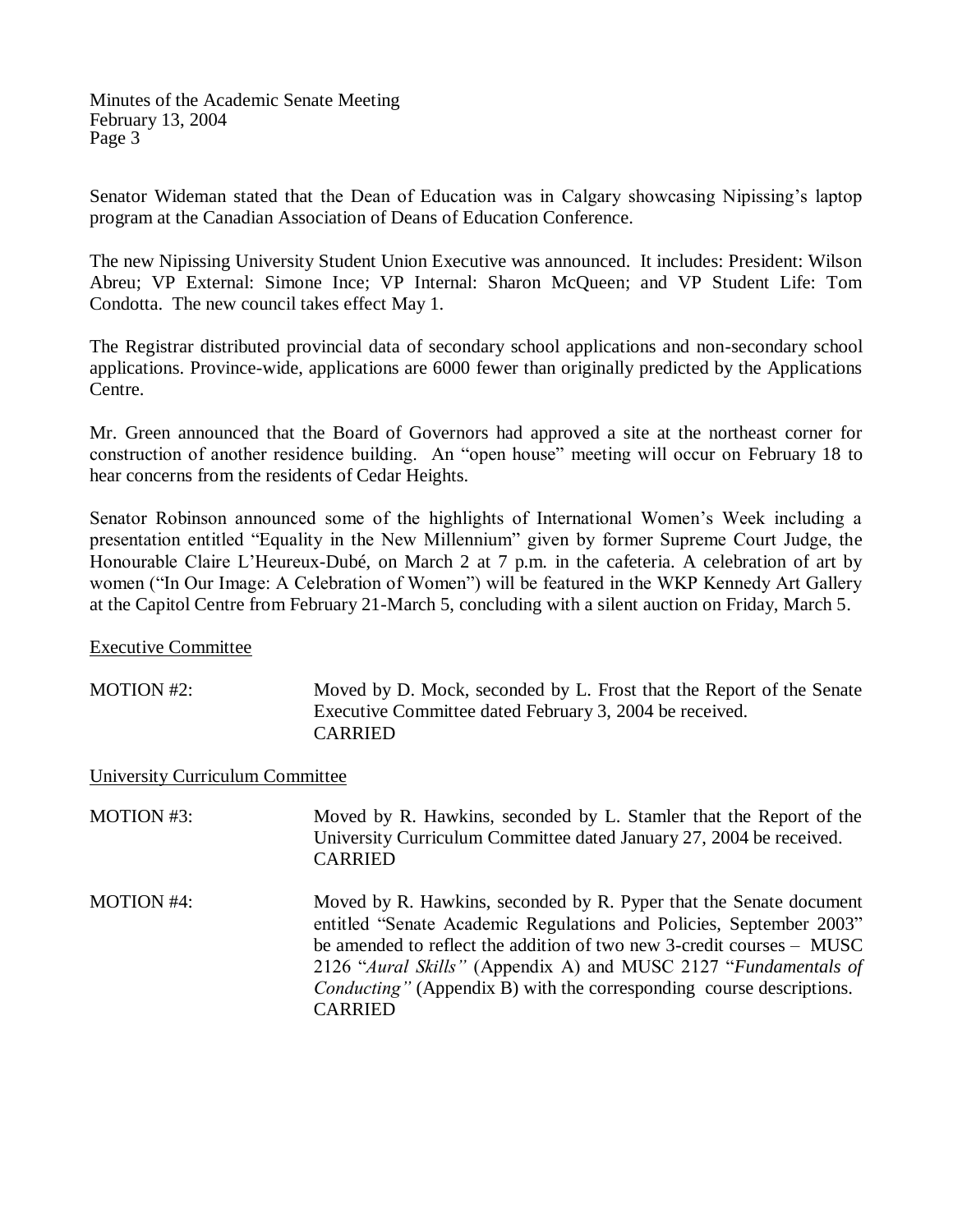- MOTION #5: Moved by R. Hawkins, seconded by L. Robinson that the Senate document entitled "Senate Academic Regulations and Policies, September 2003" be amended to reflect a course modification change for the prerequisite of GEND 2157 "*Gender and the Law II: Woman and Justice*" (pg 1) to GEND 2156 with the corresponding course description. **CARRIED**
- MOTION #6: Moved by R. Hawkins, seconded by L. Janzen that the Senate document entitled "Senate Academic Regulations and Policies, September 2003" be amended to add two new 3-credit courses GEND 2006 *"Gender and Education I and* GEND 2007 "*Gender and Education II"* to the course offerings in the Gender Equality and Social Justice program. The corresponding course descriptions, as outlined on page 3 should also be added. CARRIED
- MOTION #7: Moved by R. Hawkins, seconded by L. Robinson that the Senate document entitled "Senate Academic Regulations and Policies, September 2003" be amended to reflect the creation of a new minor *"Religions and Cultures*" in the Humanities and Cultural Studies Department (pgs 7 and 8) for the 2004/5 academic year and that the program of courses currently offered under the title of "*Religious Studies"* be amended to appear as "*Religions and* Cultures", that the course code RLST be replaced with the course code RLCT, that the previous RLST course be anti-requisites, and further, that HIST 2805 and PHIL 2705 be cross-listed with Religion and Cultures. CARRIED
- MOTION #8: Moved by R. Hawkins, seconded by D. Franks that the Senate document entitled "Senate Academic Regulations and Policies, September 2003" be amended to reflect the modification to program requirements for the BA3 (ADMN) in the School of Business and Economics, namely: to replace the 6 credits of ADMN, ECON, MKTG or TMGT upper level with ADMN 1137 and ADMN 1607 (pg 10). The change in the core for the combined major is the same with these two courses added to the core and electives reduced from 18 to 12 credits. CARRIED
- MOTION #9: Moved by R. Hawkins, seconded by C. Sarlo that the Senate document entitled "Senate Academic Regulations and Policies, September 2003" be amended to change the course title and course description, and to remove the restriction for ADMN 4335 "*Research Project"* so that the course is available to any BBA student and further, that the course title be changed from "*Research Project"* to *"Honours Thesis"* (pg 11). CARRIED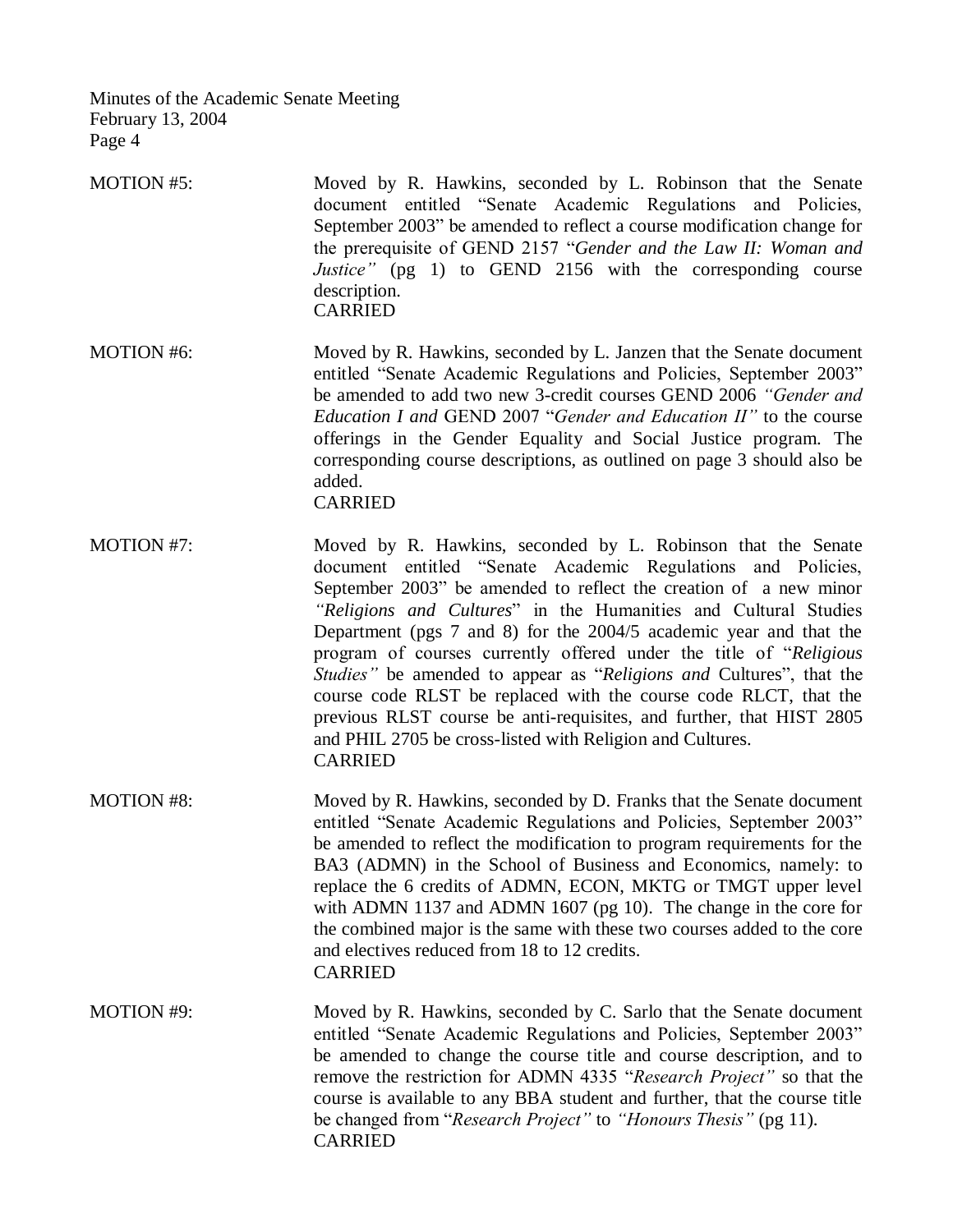MOTION #10: Moved by R. Hawkins, seconded by C. Sarlo that the Senate document entitled "Senate Academic Regulations and Policies, September 2003" be amended to reflect the addition of ADMN 4336 *"Directed Studies"*, in the School of Business and Economics and the course description as outlined on page 11. CARRIED

- MOTION #11: Moved by R. Hawkins, seconded by C. Sarlo that the Senate document entitled "Senate Academic Regulations and Policies, September 2003" be amended to reflect the course code modification in the School of Business and Economics from ADMN3856 *"Information Systems"* to TMGT 3856 "*Information Systems"* with the prerequisite change as outlined on page 12. CARRIED
- MOTION #12: Moved by R. Hawkins, seconded by D. Hemsworth that the Senate document entitled "Senate Academic Regulations and Policies, September 2003" be amended to reflect the change TGMT 3126 "*Ecommerce"* to a fourth year course, TMGT 4126 "*E-commerce"*, in the School of Business and Economics and change the prerequisite as outlined on page 13. CARRIED
- MOTION #13: Moved by R. Hawkins, seconded by L. Stamler that the Senate document entitled "Senate Academic Regulations and Policies, September 2003" be amended to update the calendar to note that the courses NURS 4007 "*Leadership and Management in Nursing"* and NURS 4017 "*Current Issues in Nursing"* be offered in regular format or compressed format as outlined on page 14. CARRIED
- MOTION #14: Moved by R. Hawkins, seconded by G. Pyle that the Senate document entitled "Senate Academic Regulations and Policies, September 2003" be amended to add two new 3-credit courses cross-coded in the Departments of Biology and Geography – BIOL 4336 and GEOG 4336 "*Biogeochemistry I"* and BIOL 4337 and GEOG 4337 *Biogeochemistry II".* The course descriptions should also be added as outlined on pages 15 to 17. CARRIED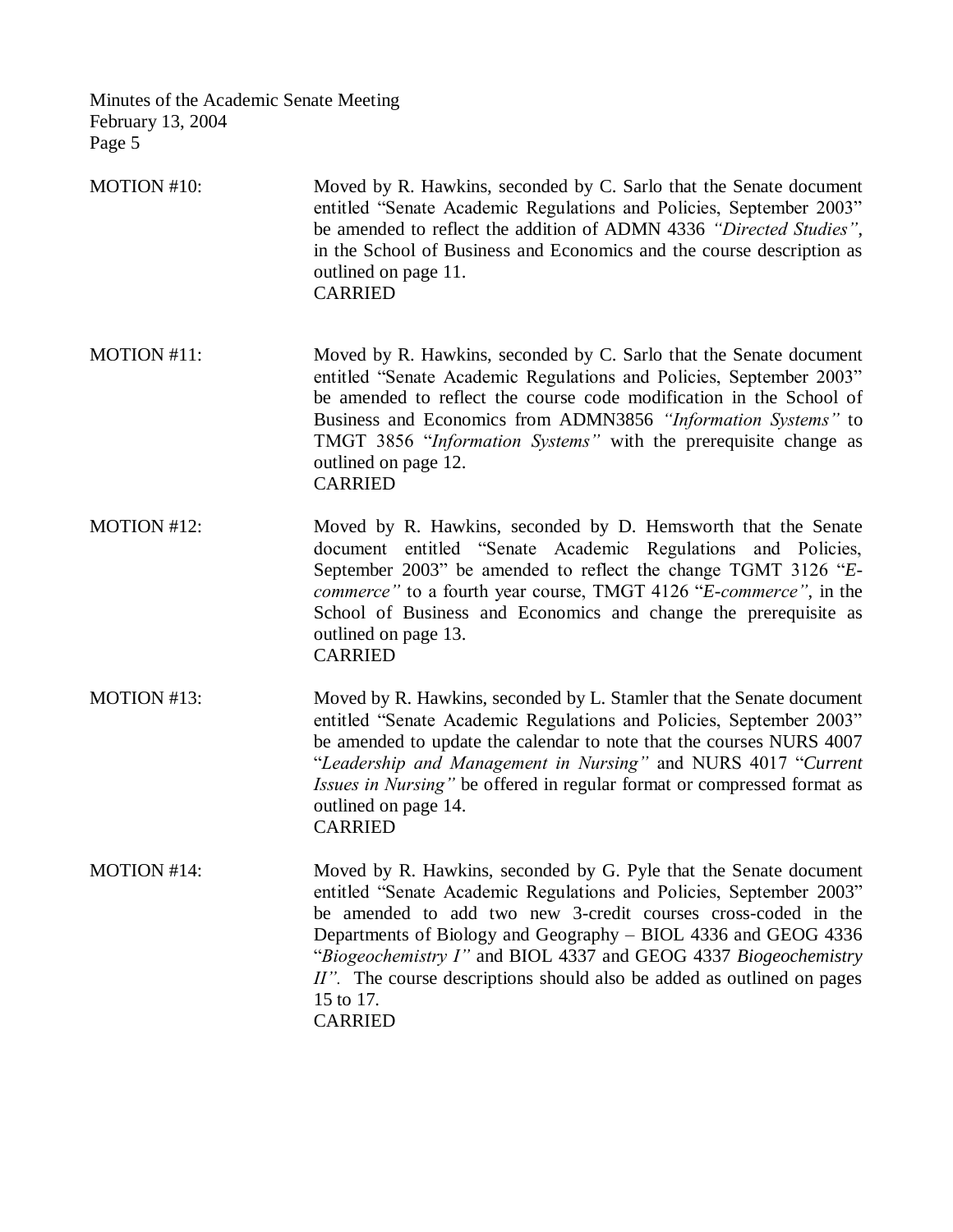## Academic Planning Committee

# **Report Re: Concurrent Education Proposal – January 30, 2004**

- MOTION #15: Moved by R. Hawkins, seconded by L. Frost that the Report of the Academic Planning Committee dated January 30, 2004 be received. CARRIED
- MOTION #16: Moved by R. Hawkins, seconded by L. Frost that in accordance with the Nipissing University policy for New Program Implementation, Senate give Stage One 'Developmental Approval' (Approval in Principle) to a Concurrent Education Program with reference to the attached proposal. CARRIED

# **Report Re: Nipissing/Canadore Post RN BScN Program Proposal – January 30, 2004**

- MOTION #17: Moved by R.Hawkins, seconded by L. Frost that the Report of the Academic Planning Committee dated January 30, 2004 be received. CARRIED
- MOTION #18: Moved by R. Hawkins, seconded by L. Stamler that in accordance with the Nipissing University Policy for New Program Implementation, Senate give Stage one 'Developmental Approval' (Approval in Principle) to a Nipissing/Canadore Post RN BScN Program Proposal as outlined in the attached proposal. CARRIED

### **Report Re: Cumulative Average Implementation Task Force Report–January 30, 2004**

- MOTION #19: Moved by R. Hawkins, seconded by A. Dean that the Report of the Academic Planning Committee dated January 30, 2004 be received. CARRIED
- MOTION #20: Moved by R. Hawkins, seconded by L. Stamler that Senate approve the Cumulative Average Implementation Task Force Report attached, and that its recommendations be implemented.
- MOTION #21: Moved by A. Dean, seconded by L. Janzen that Motion #20 be amended to include the following wording to point #14 of the report: "Note: upon completing fourth year, those students whose final overall averages are below 70% may graduate with a 4-year general degree or have the option of taking (or retaking) additional courses in order to qualify for the Honours degree. CARRIED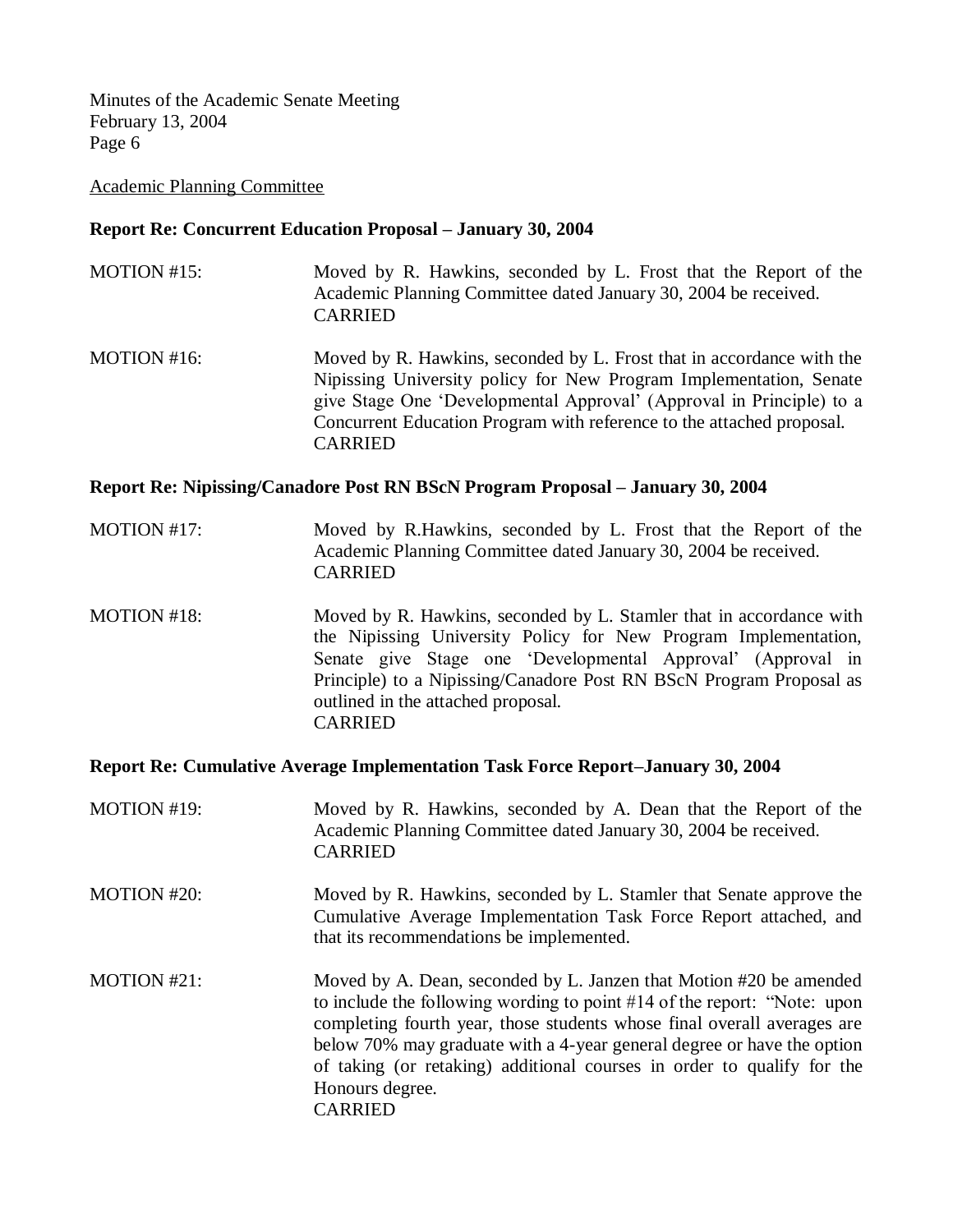| MOTION #22: | Moved by R. Hawkins, seconded by L. Stamler that Senate approve the |
|-------------|---------------------------------------------------------------------|
|             | Cumulative Average Implementation Task Force Report, as amended,    |
|             | attached, and that its recommendations be implemented commencing    |
|             | September 2004.                                                     |
|             | CARRIED                                                             |

Appointments, Promotions and Tenure Committee

MOTION #23: Moved by M. Tuncali, seconded by L. Janzen that the Report of the APT Committee dated January 9, 2004 be received. CARRIED

### NOTICE OF MOTIONS:

Motion #1: That the Senate document entitled "Appointments, Promotions and Tenure Guidelines, March 2001, PART B-II 3 and Appendix I" be replaced by the following Criteria for Promotion and Tenure:

(a) Assessment Criteria:

All applications for tenure and promotion will be evaluated on three criteria: teaching, scholarship and service. Part (b) outlines, in detail, the kinds of activities that would be included under the heading of scholarship. Normally, the minimum requirements to apply for promotion are a completed doctorate and three years in rank. The tenure applications are usually determined by the length of the probationary period.

The decision to grant tenure or promotion will be based on the candidate's overall performance in the areas of teaching, scholarship and service since the last change in status or rank.

- (i) For tenure, performance as a teacher and promise as a scholar are the most important criteria.
- (ii) For promotion, the quality and significance of scholarly output is of primary importance. As well, for any promotion, performance as a teacher must be at least "satisfactory."

### Assistant Professor

The qualifications for promotion to Assistant Professor shall normally be possession of an earned doctorate. According to whether all degree requirements are successfully completed before or after 31 December, such promotion shall become effective the previous 1 July or the following 1 July.

Associate Professor

For promotion to Associate, there should be a demonstration of active scholarship in one's discipline.

However, notwithstanding the importance of scholarship in assessing promotion applications to Associate Professor, it is the case that outstanding performance in teaching and service (including service in return for remuneration) can compensate for more moderate volume in the area of scholarship.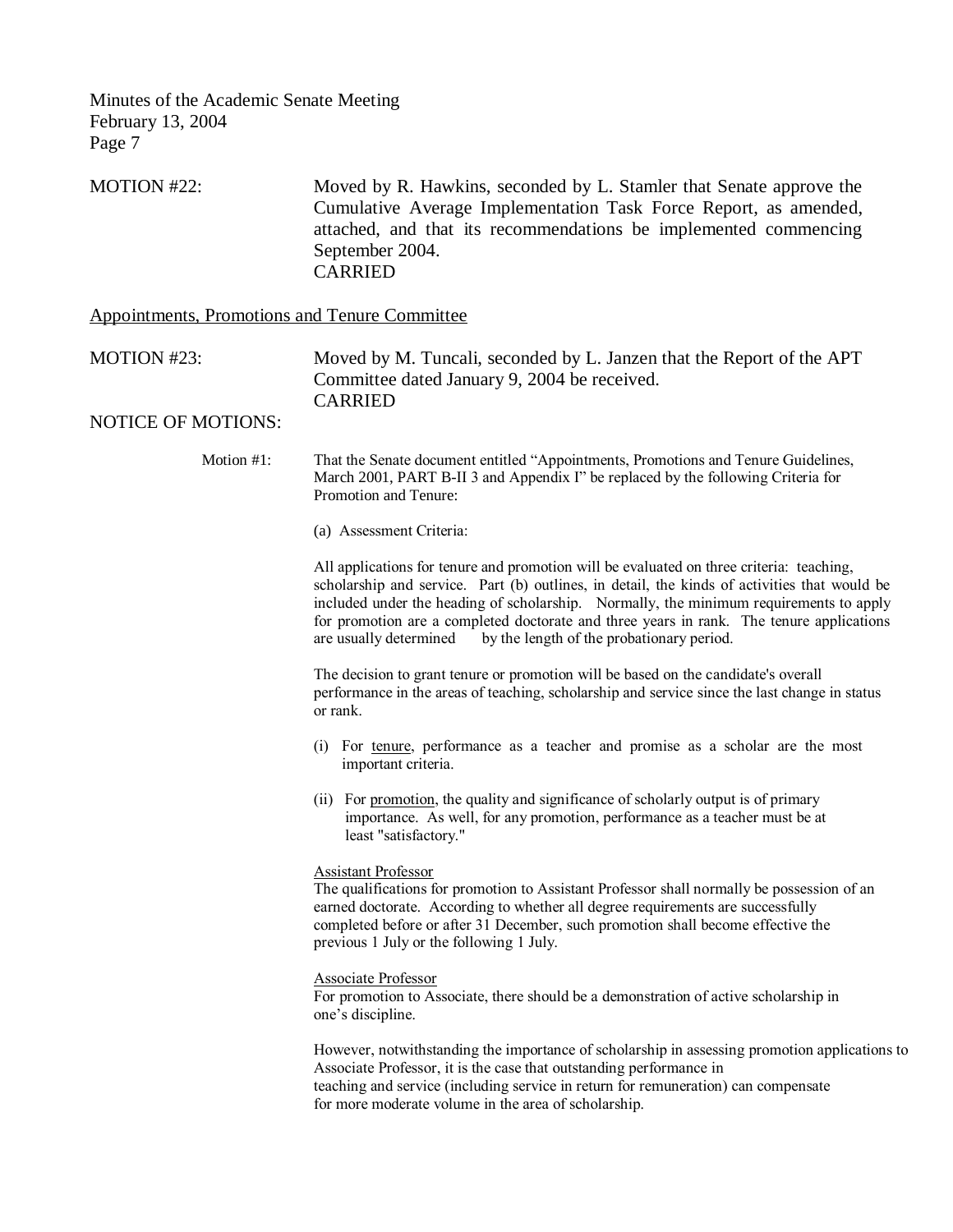#### Full Professor

For promotion to Full Professor, the scholarship should be of significance and of national or international importance.

However, notwithstanding the importance of scholarship in assessing promotion applications to Full Professor, it is the case that sustained excellence in teaching and/or academic service (including service in return for remuneration), together with a satisfactory record of scholarly work, shall make a member eligible for promotion to Full Professor**.**

The qualifications for promotion to the rank of Full Professor must include continuing performance consistent with the rank of Associate Professor and a contribution to academic life significantly above the standard required for promotion to Associate Professor.

Assessment of Scholarship:

The following will be considered when a member's research or creative activity or scholarship is being assessed:

- (i) designing, developing, conducting and participating in research or creative activity;
- (ii) applications for and success in attracting funds in support of research or creative activity;
- (iii) dissemination of the results of research or creative activity to peers through means such as
	- a. presentations at scholarly or professional conferences, seminars, workshops, etc.;
	- b. publication in conference proceedings;
	- c. publication in refereed journals;
	- d. publication of books, texts, monographs, and book chapters;
	- e. invited lectures at other universities or institutes;
	- f. circulation of working and discussion papers to colleagues in universities, institutes, etc.;
	- g. artistic exhibitions and performances, and readings of literary work;
	- h. publications of literary work and musical compositions;
	- i. regular consultation with established researchers, public policy makers or other authorities, and
	- j. publication of electronic documents and multi-media productions;
- (iv) dissemination of the results of research or creative activity to other audiences through
	- a. presentations at seminars, clinics, workshops;
	- b. government reports and briefs;
	- c. reports to clients;
	- d published or shared computer software and software documentation;
	- e. artistic exhibitions and performances, and readings of literary work;
	- f. publication of literary works and musical compositions, and
	- g. publication of electronic and multi-media productions.
- (v) work not mentioned above such as annotated bibliographies, concordances, case studies, course/lab manuals, registries, data banks, or contributions to collections of existing knowledge;
- (vi) awards or other recognition for research or creative activity, e.g., research awards, invited membership in scholarly or professional associations; and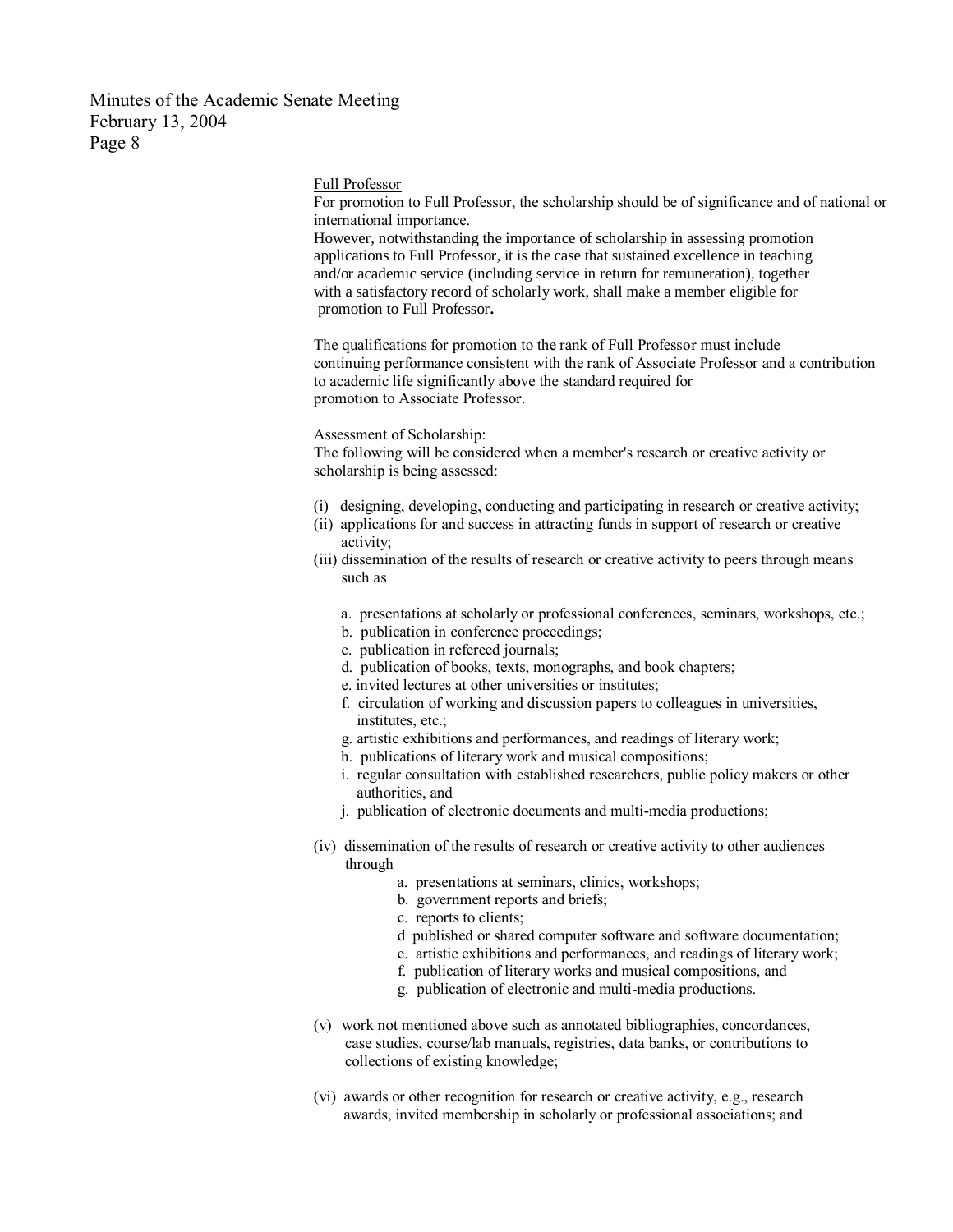> (vii) evaluating the work of other academics and professionals by, for example, serving on grant selection committees, editing journals, reviewing articles for publication, reviewing grant applications, serving as examiners or on juries adjudicating artistic works. (viii) It is not the intention that the above items must be given equal weight or that other evidence be excluded. Motion #2: That the Senate document entitled "Appointments, Promotions and Tenure Guidelines March 2001, PART B-II 4 (a) iii" be replaced by the candidate furnish a list of five referees in her/his discipline, from outside the University, two of whom will be invited to provide a written evaluation of the candidate's performance as a scholar (see 2(b)), including an assessment of the candidate's general standing in her/his discipline, and *Current version B-II 4 (a) (iii) the candidate furnish a list of at least three referees in her/his discipline (at least five in the case of an application for promotion to the rank of Professor), from outside the University, who may be contacted for a written evaluation of her/his performance as a scholar (see 2(b)), including an assessment of the candidate's general standing in her/his discipline, and* Motion #3: That the Senate document entitled "Appointments, Promotions and Tenure Guidelines, March 2001, PART B-II 4 (f)" be replaced by Within ten days of receiving the candidate's referee list (see B-II 4 (a) iii), the Chair of the Assessment Subcommittee shall contact the individuals named on that list in the order of the candidate's preference until two of those individuals have agreed to act as referees. If two people cannot be found to act as referees, the Chair will ask the candidate to provide a further list of up to five names and the process will continue until two external referees have been identified**.** *Current Version of B-II 4 (f) Upon receiving the list of outside referees furnished by the candidate (see 3(d)), the Chair of the Assessment Subcommittee shall be responsible for writing, within ten days of receiving the candidate's documentation, to all referees on the list. These letters shall solicit written evaluations of the candidate's performance as a scholar, including an assessment of the candidate's general standing in her/his discipline. To aid each referee in this evaluation, the Chair shall enclose a copy of the candidate's Curriculum Vitae and copies of, or references for, appropriate materials submitted by the candidate in 3(e). (See Appendix 5 for a suggested format for the Chair's letter to outside referees.)* Motion #4: That the Senate document entitled "Appointments, Promotions and Tenure Guidelines, March 2001, PART B-II  $4(g)$ " be replaced by Within ten days of receiving the candidate's referee list (see B-II 4 (a) iii), the Subcommittee shall choose one outside referee in addition to the two selected from the list furnished by the candidate. The name of this third referee shall be given to the candidate prior to this external referee being contacted. In the case of tenure, the committee has the discretion to pick the third referee from the names on the candidate's list.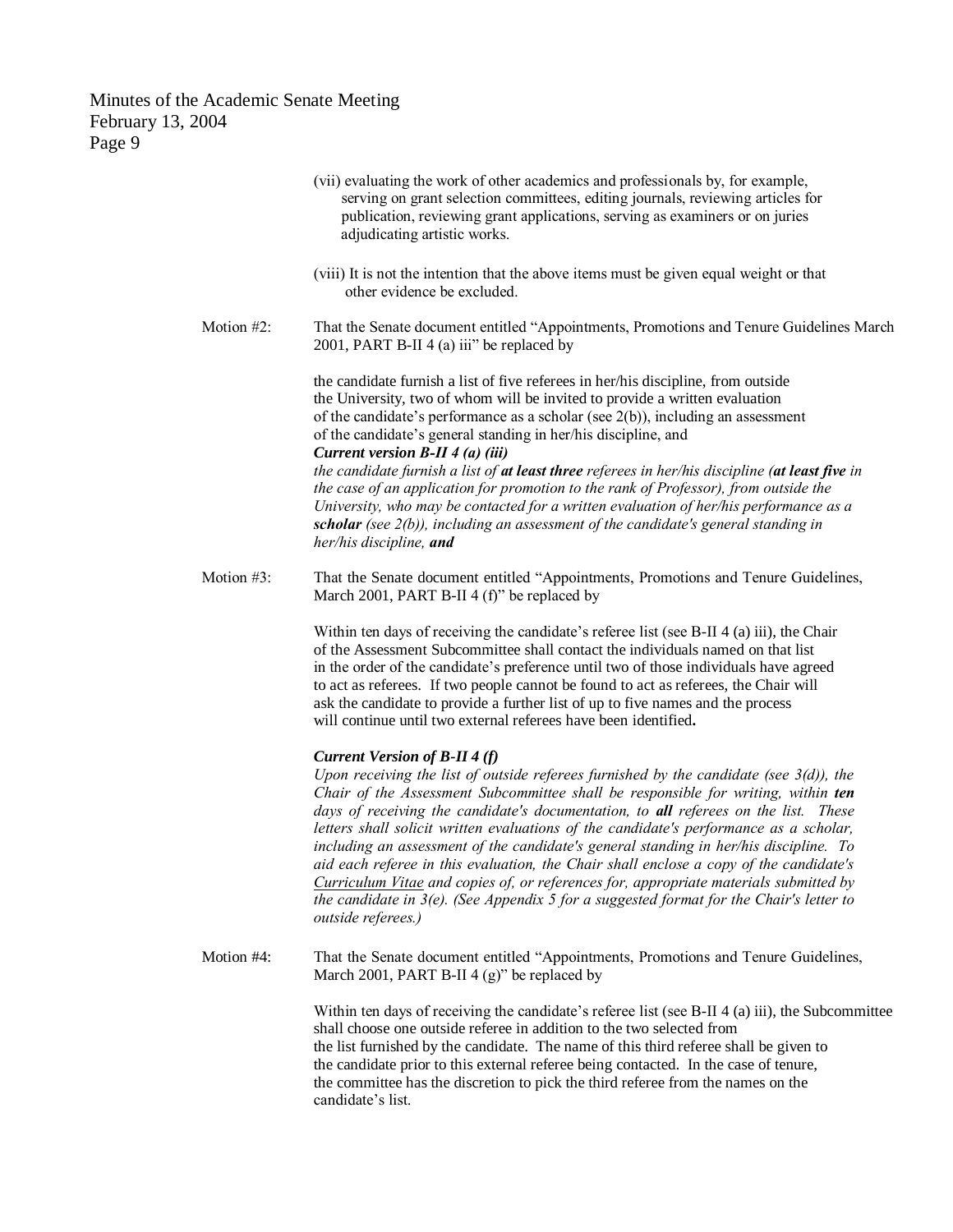#### *Current Version of B-II 4 (g)*

*In the case of an application for promotion, the Subcommittee shall choose at least one outside referee in addition to those furnished by the candidate, and the Chair shall solicit, within ten days of receiving the candidate's documentation, a similar written evaluation of the candidate's performance as a scholar from each such additional referee. For reappointment applications, the selection of additional referees shall be at the discretion of the Subcommittee. Furthermore:*

*(i) the number of such additional referees shall not exceed the number furnished by the candidate in 3(d), and*

*(ii)the names of all such additional referees shall be given to the candidate prior to the assessment of her/his application.*

Motion #5: That the Senate document entitled "Appointments, Promotions and Tenure Guidelines, March 2001, PART B-II 4 (h)" be replaced by

> Within ten days of the three external referees agreeing to serve, the Chair of the Assessment Subcommittee shall formally write to the referees in order to solicit written evaluations of the candidate's performance as a scholar, including an assessment of the candidate's general standing in her/his discipline. To aid each referee in this evaluation, the Chair shall enclose a copy of the candidate's *Curriculum Vitae* and copies of, or references for, appropriate materials submitted by the candidate in 3 (e). (See Appendix 5 for a suggested format for the Chair's letter to outside referees**.**)

#### *Current Version of B-II 4(h)*

*Three written evaluations of the candidate's scholarship from referees furnished by the candidate (five for applications for promotion to Professor) shall be required before the Subcommittee assessment of the candidate may take place. Furthermore, the Chair shall endeavor to ensure that other available written evaluations of scholarship solicited in 3(f) or 3(g) are received in time for consideration by the Subcommittee.*

Motion #6: That the Senate document entitled "Appointments, Promotions and Tenure Guidelines, March 2001, PART B-II 4 (i)" be replaced by

> In exceptional circumstances, where one or more of the three referees fails to produce an evaluation or where that evaluation $(s)$  prove unsatisfactory, the Assessment Subcommittee may seek a similar number of additional external referees, after giving the name(s) of this/these further referee(s) to the candidate prior to the referee(s) being contacted.

#### *Current Version of B-II 4 (i)*

*In addition to the referees contacted in 3(f) or 3(g), and at the discretion of the Subcommittee, the Chair may also write to other outside referees suggested by the candidate in 3(e), to ensure as broad a sample of outside information as possible.*

Motion #7: That the Senate document entitled "Appointments, Promotions and Tenure Guidelines, March 2001, PART C-I (13)" be replaced by

> The Committee's decision shall be communicated to the candidate by the President at the latest by March  $1<sup>st</sup>$  of the calendar year following the year in which the application was received.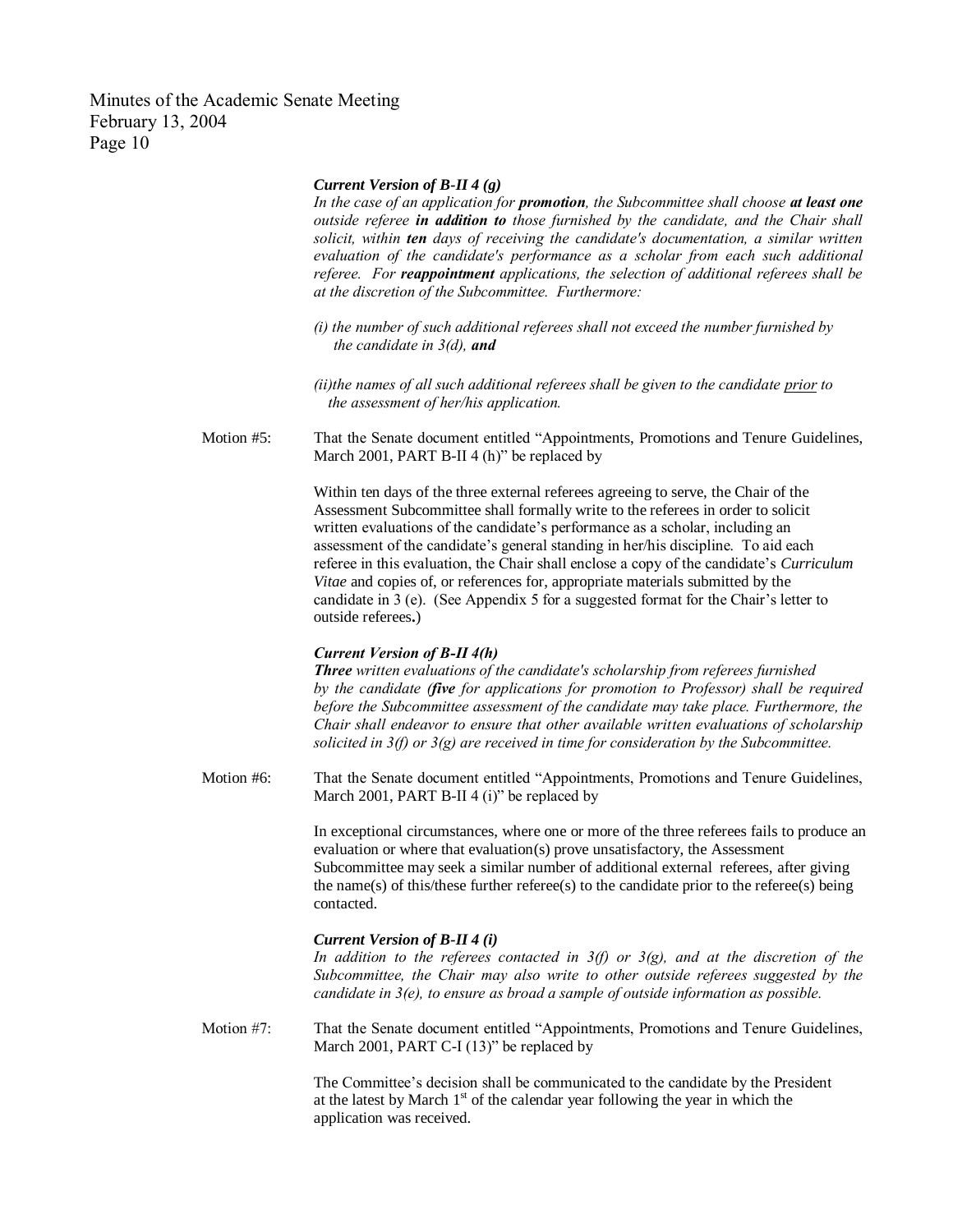#### *Current version of Part C-I (13)*

*The Committee's decision shall be communicated to the candidate by the President.*

APT Report – January 28, 2004

MOTION #24: Moved by M. Tuncali, seconded by L. Frost that the Report of the Appointments, Promotions and Tenure Committee dated January 28, 2004 be received. CARRIED

By-laws and Striking Committee

MOTION #25: Moved by R. Hawkins, seconded by A. Graff that the Report of the Bylaws and Striking Committee dated January 26, 2004 be received. CARRIED

MOTION #26: Moved by R. Hawkins, seconded by L. Frost that the composition of the Nipissing University Senate be amended to add one voting member representing the Nipissing University Alumni Association Board of Directors. CARRIED

Admissions, Promotions and Petitions Committee

MOTION #27: Moved by R. Bergquist, seconded by D. Lawrence that the Report of the Admissions, Promotions and Petitions Committee dated January 14, 2004 be received. CARRIED

MOTION #28: Moved by R. Bergquist, seconded by D. Lawrence that the students listed on Appendix A, who have completed all requirements of their respective degrees, be admitted to their degrees in-course and that diplomas for the degrees be awarded. CARRIED

## REPORTS OF REPRESENTATIVES ON OTHER BODIES

Darcy McMeekin announced that a new mission statement for the Alumni Association was in progress.

Senator Topps reported on the highlights of the February  $12<sup>th</sup>$  Board meeting. Presentations were given by Jack Jones on the strategic planning website and by Robert Hawkins on SSHRC. Approval was given for the conversion of eight limited term positions and the creation of eight new tenure track positions. Approval was granted to a tender submitted by Venasse Construction for an expansion above the Library to accommodate new faculty offices. The Board also agreed to move forward with a new residence site and approved the final draft of the non-smoking policy.